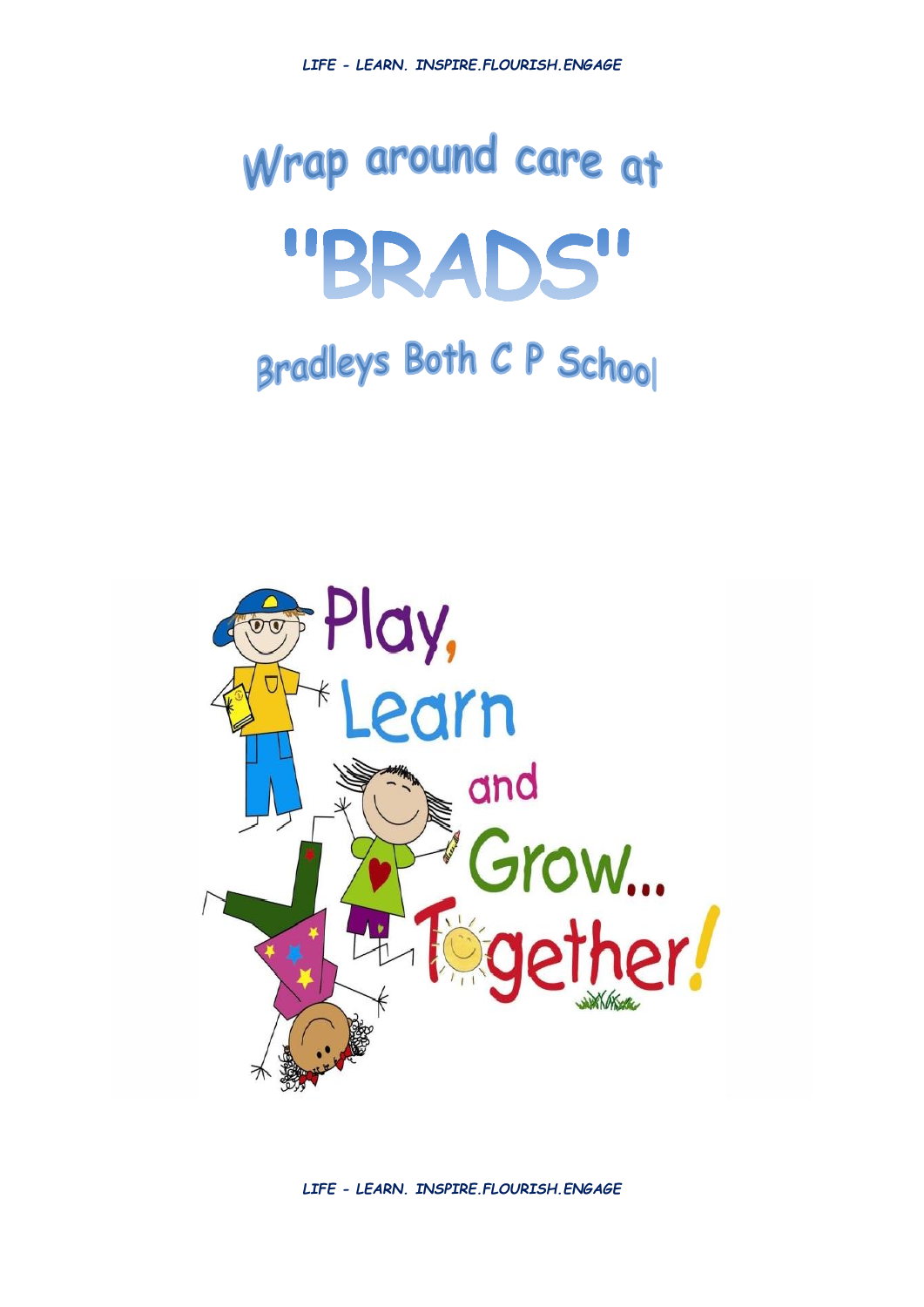## **Brads Club Parents' Handbook**

### **ABOUT THE CLUB**

Brads Club is our new 'Wrap Around Care Provision', Brads is an extension of Bradleys Both C P School, run and managed by the school staff and Governing Body.

The Club is open from 7.30am – 8.55am and 3.30pm – 6.00pm every day during term time. Brads will be based in our School Hall, DT Room, Library and Reflection room. Our school's outdoor facilities will also be used weather permitting.

#### **Brads Mission**

At Brads we offer a safe, positive and enthusiastic environment where our children can interact with others, engage in stimulating activities and develop their independence. We are an all-inclusive facility which celebrates the unique qualities of each individual.

#### **What we offer**

Our children attending Brads Club will be provided with a range of activities to participate in as they wish. There will always be a selection of activities and resources available:

- Structured activities for all ages e.g. art & craft, drawing, model building and creative activities
- Group activities e.g. floor games, outdoor play, interactive play, indoor games, team games, sports and physical activities e.g dodge ball
- Free Play, where the children decide what they want to do e.g. quiet time, board games, reading, supervised use of computers
- A daily opportunity will be provided for the children to do their homework after school.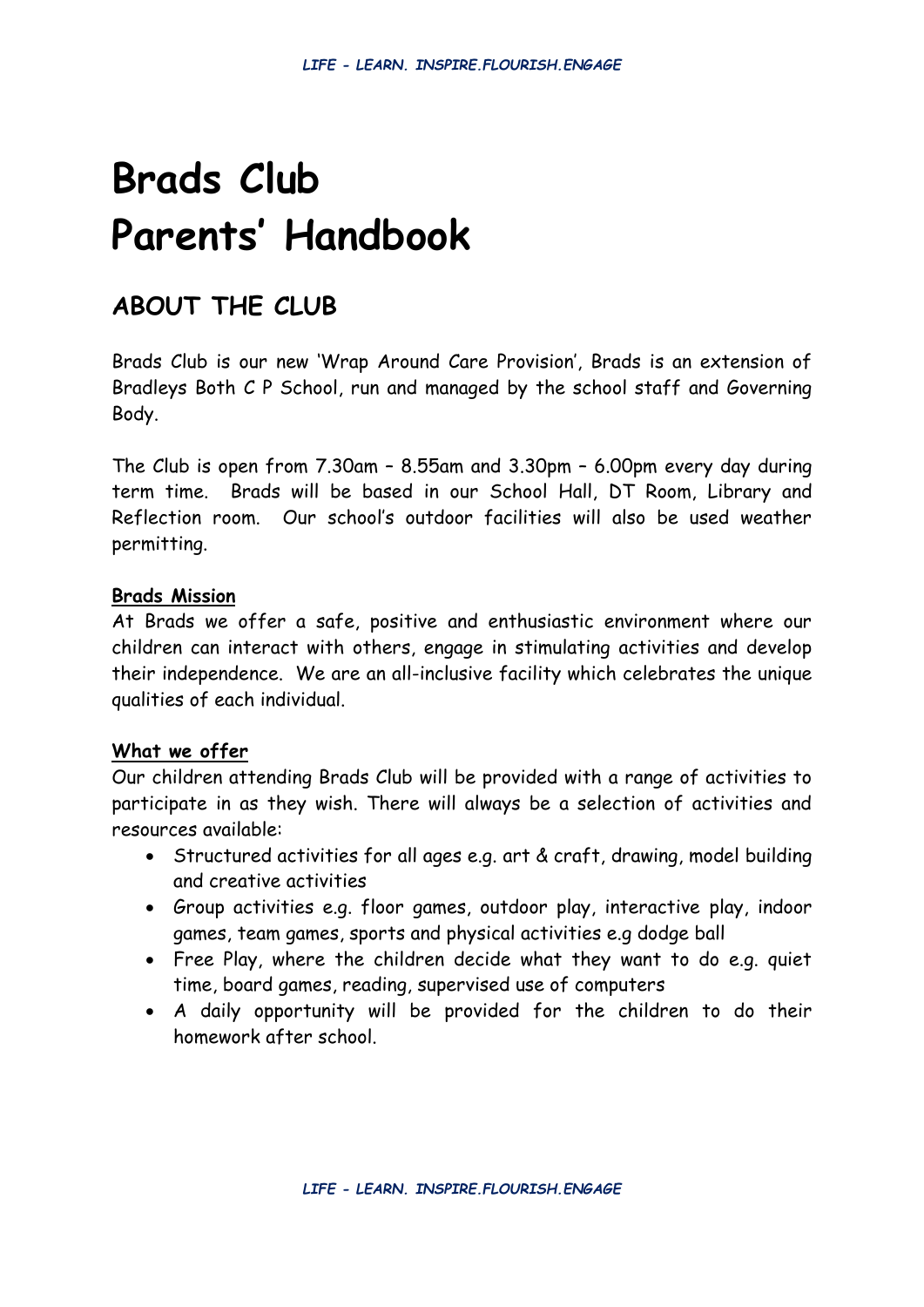#### **What we provide**

Brads Breakfast Club: We will provide toast, piece of fruit and a drink (milk or water).

Brads Afterschool Club: We will provide a light healthy snack, for example a sandwich or a sausage roll, crudities, fruit, tray bake or a biscuit and a drink. The food we provide at the Club is not intended as a substitute for

a main evening meal. We promote independence, by encouraging the children to prepare their own snacks, and to clear away after themselves. We use fresh ingredients and follow statutory guidelines. Fresh drinking water is available at all times. We meet individual dietary requirements and parental preferences wherever possible. We recognise the importance of healthy nutrition for children delivered in a calm, friendly setting. Our staff will receive training in food hygiene.

#### **Staffing**

Brads is staffed by Managers Julie Midgley covering our morning sessions and Katy Whitley covering our After School sessions. In the morning we will have a second member of staff each day with sessions shared by Alison Campbell and Nicola Harrison. In the afternoon Katy will work alongside Danielle Woolley as Play Leaders and Nicola Harrison will assist as Play worker.

All of our staff have significant experience of working with children and undertake professional development training. All staff members are DBS checked and first aid trained

Designated roles of staff:

Play Leaders - Katy Whitley and Julie Midgley

- Child Protection Officer, Health and Safety Officer, Fire Safety Officer, First Aid Co-ordinator, EYFS Key Person, Special Education Needs Co-ordinator, Equalities and Inclusion Co-ordinator,

Alison Hitchen is our school's Designated Safeguarding Lead and Barry Rogers is the Deputy Designated Safeguarding Lead. The DSL and DDSL will be contactable by Play leaders and any incidents, concerns or worries reported to them following school procedures.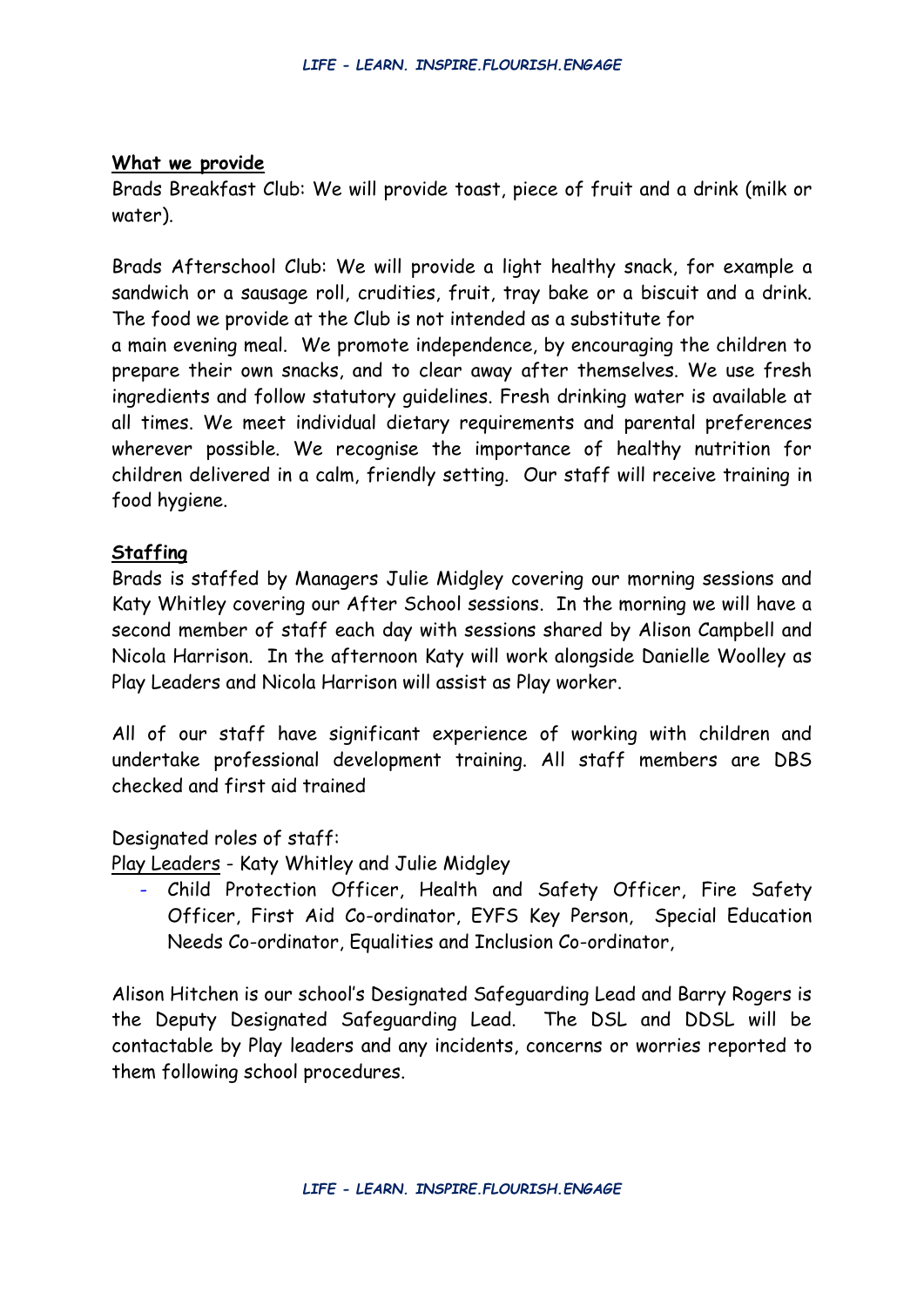A School Senior Leader will be contactable by Brads staff during every session and will oversee the provision. Senior leaders will be responsible to reviewing the quality of provision.

If you have a query or concern at any time, please speak to a member of staff at the club when you collect your child. If you prefer to arrange a more convenient time for a meeting please contact the manager at Brads on 01535 633116.

#### **Policies and Procedures**

Brads has clearly defined within Bradleys Both school policies and procedures. Key points of the main policies are included in this Handbook. All policies are available to view on our school website.

#### **TERMS AND CONDITIONS**

#### **Admission**

Brads Club is accessible to children from Bradleys Both C P School. Admission to Brads is organised by Sarah Kirwin the Office Manager at Bradleys Both C P School, bookings for Brads can be made via Schoolcomms, an online booking system.

We require a completed set of registration forms for your child before they can attend the club. This information will be treated as confidential and will be stored appropriately following GDPR regulations.

#### **Fees**

Breakfast Club (7.30am-8.55am) £4.50 per child per session including a breakfast snack and drink

After School Club (3.30pm-6.00pm) £8.50 per child per session including a light snack and drink

The fee is per session per day, we are unable to offer a discount if you drop off or collect your child within the above times, for example if you collect your child at 5.00pm the cost for that session will still be £8.50.

Fees are payable in advance when booking any session on 'School Comms'.

We can accept childcare vouchers.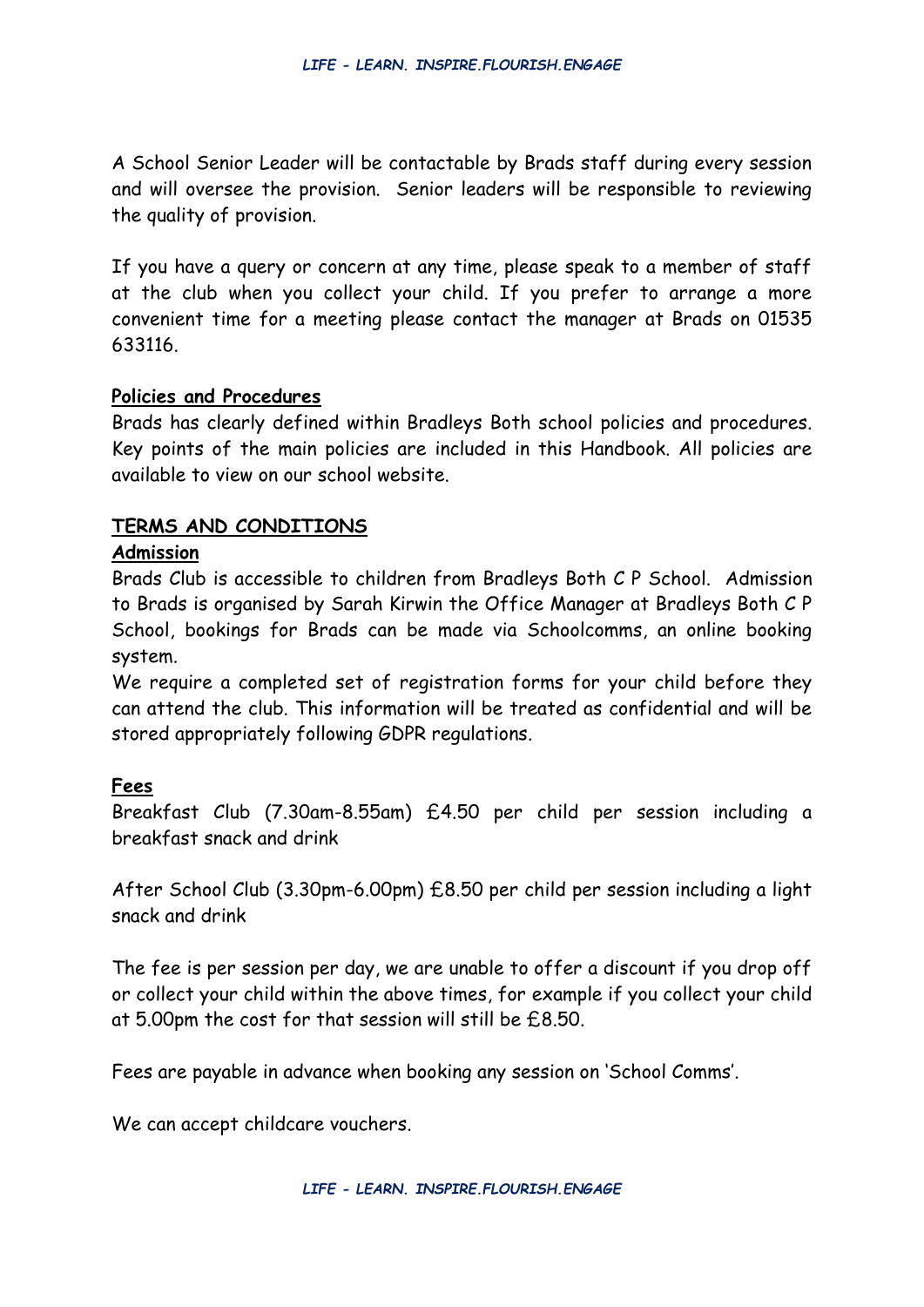The price per session per child applies to all children. This is payable for all booked sessions including when your child is sick (regardless of the amount of notice given).

#### **Late Fees**

The club finishes at 6.00pm. If you are delayed for any reason please telephone the Club to let the Play leader know on 01535 633116. A late payment fee of £5.00 per child per 15 minutes after 6.00pm will be charged. These fees are to cover the additional staffing costs. We appreciate that occasionally emergencies occur, but please understand we will still have to pay two members of staff to stay until your child is collected.

If your child remains uncollected after 6.30pm and you have not informed us that you will be delayed, and we have been unable to reach you or any of your emergency contacts, we will contact the Social Care team.

#### **Changes to days and cancelling your pre-booked places**

You must give us 30 days' notice of termination or of changes in attendance. If you need to change the days that your child attends, please contact the School Office or Brads Manager. You will be charged for any sessions that are cancelled with less than 30 days' notice. We will try to accommodate changes if possible.

#### **Last Minute changes/bookings**

Please note refunds are not given. We will be unable to change or refund any last minute sessions that have been previously booked due to staffing coverage and numbers attending Brads. Please remember that we need to know if your child will not be attending the Club for any reason (sickness, holidays). If your child doesn't attend a booked session, we will have to treat them as a 'missing child' unless you have notified us of their absence.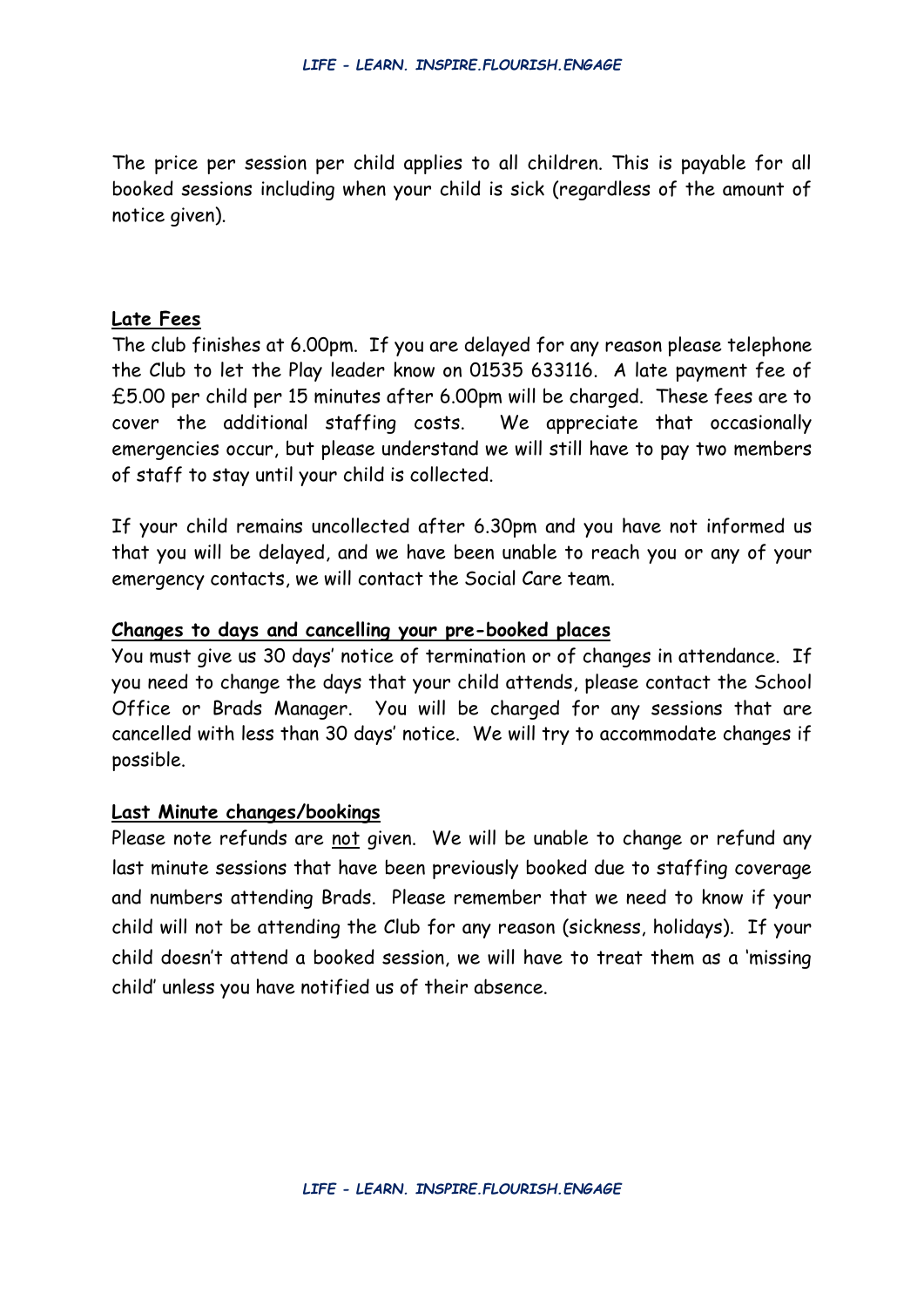#### **Induction to Brads**

During your child's first session time will be set aside for your child to be familiarised with Brads procedures and opportunities. The induction will include running through the Club's rules and routines (including meal times, collection, children's meetings), and introducing your child to the staff and other children.

#### **Entry and exiting the building**

Entry to and exiting Brads Club in the morning and after school will be strictly through the rear entrance up the steps and accessed via the driveway gate. A doorbell is installed at this door for parents collecting children. No other entrances to the building will be available for use before or after school.

#### **Arrivals and departures**

Each class teacher will have a copy of the register to know who is attending the before and after school club each day. Children must be accompanied to be dropped off at Brads Breakfast Club, doors will open at 7.30am, and children are not allowed to turn up unaccompanied they must be signed in each morning. At 8.55am Brads staff will escort the children to line up in the playground. The children attending the after school club will be collected from their classes at 3.30pm and then taken to Brads.

A register will be taken when your children arrive in our care; you will be asked to sign your child in and out each day at drop off and collection.

We expect that your child will be collected by the people you have named on your child's Admission Form. If you need a different person to collect your child on a particular day you must notify us in advance. We will not release your child into the care of a person unknown to us without your authorisation.

#### **Child Protection**

At Bradley we believe that keeping children safe is paramount and an important part of school life. We believe that this can only be achieved with help and support from you as parents. We are committed to building a 'culture of safety' in which the children in our care are protected. We comply with local and national child protection procedures and ensure that all staff are appropriately trained. For more details see our **Safeguarding Policy**.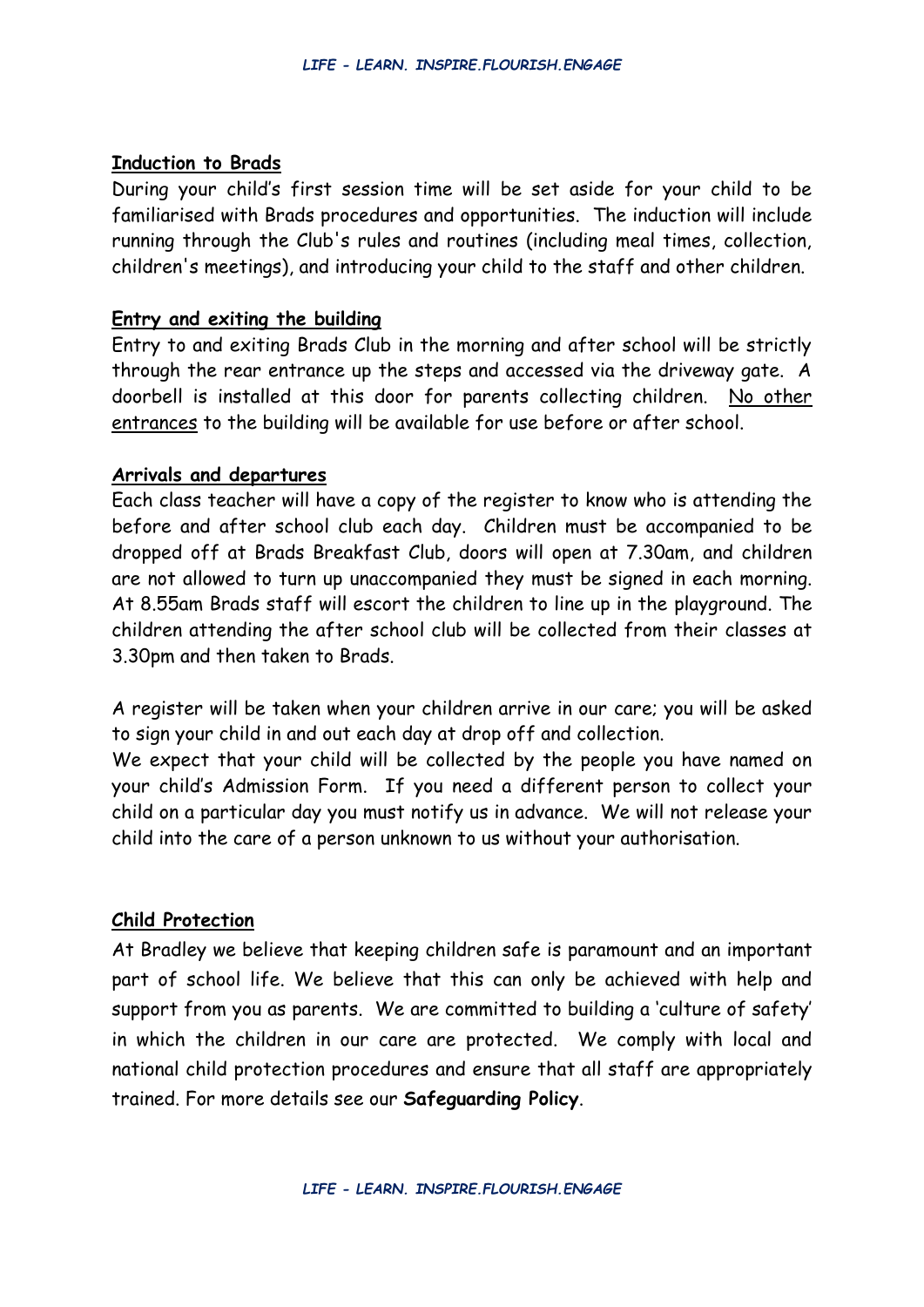#### **Children's Welfare**

In order to keep your children safe and provide appropriate care for them the school requires accurate and up to date information. Please ensure that any changes to contact details are made known to the office as soon as possible.

Also, should there be any relevant court orders in place, if there is a Child Protection Plan or contact details are needed for other agencies, please inform the school immediately.

#### **Equal opportunities**

Our Club provides a safe and caring environment, free from discrimination, for everyone in our community including children with additional needs.

#### **Special needs**

We make every effort to accommodate and welcome any child with special needs. We will work in liaison with parents or carers and relevant professionals to fully understand your child's specific requirements. We will endeavour to accommodate all children of all abilities, whilst working within the Club's limitations. Each case will be considered individually and risk-assessed to ensure everyone's safety. Our staff training programme includes specific elements relating to children with special needs. For more details on equal opportunities and special needs, see our **Equalities Policy**.

Our School SENDCo will oversee children's access to Brads provision.

#### **GENERAL INFORMATION**

#### **Behaviour (children)**

At Bradleys Both Community Primary School, our aim is to promote behaviour that allows children to achieve their potential within a positive environment which sets high standards in behaviour and tolerance. We believe that good behaviour needs to be carefully developed, nurtured and established. Most importantly, all individuals have a right to be happy and safe in school.

We encourage appropriate behaviour through praise for good behaviour; emphasis on cooperative play and sharing; talking to children with the courtesy that we expect from them and engaging children in activities.

This Positive Behaviour Policy, together with the Anti-bullying Policy, forms the behaviour management strategy for our school.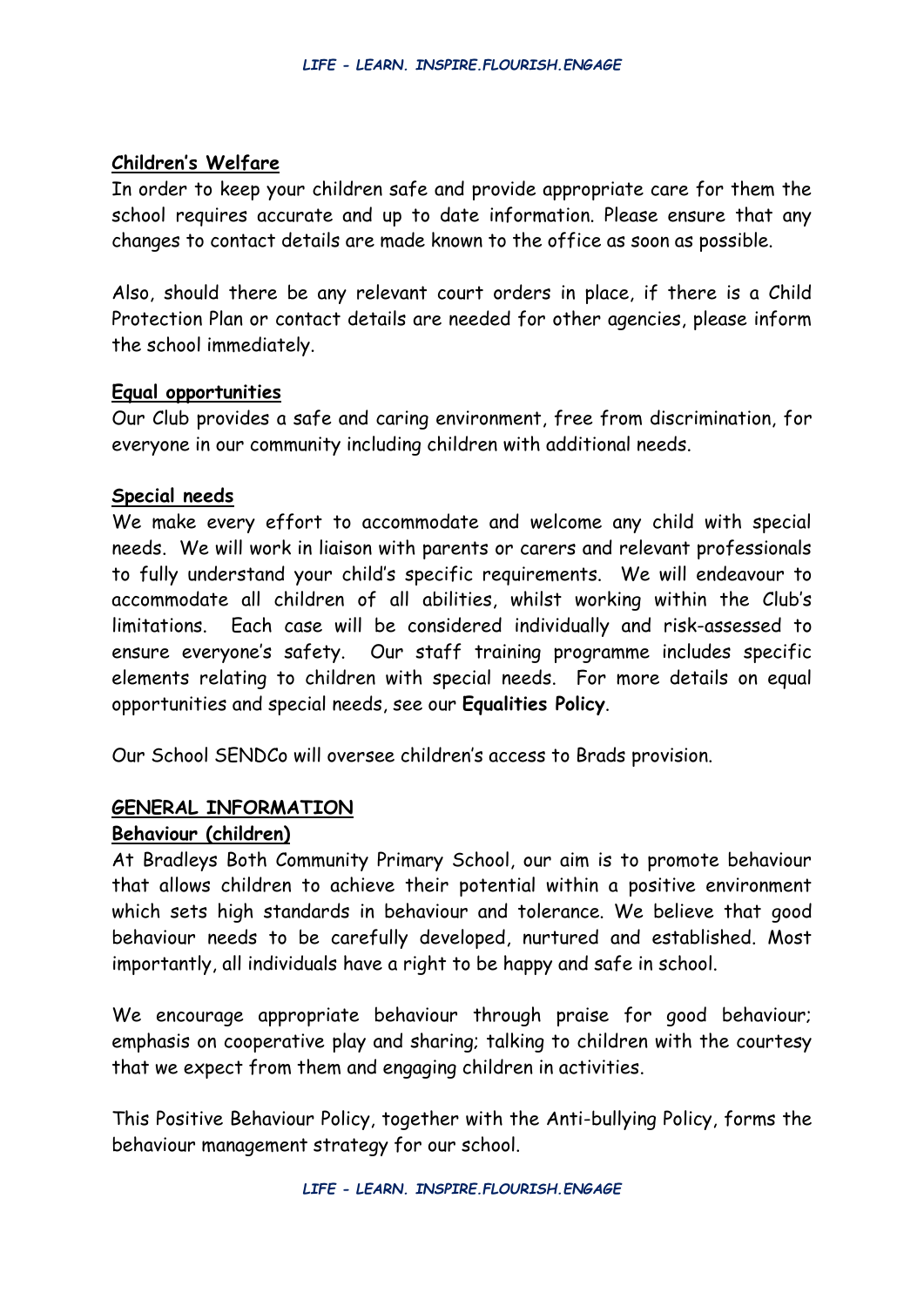The Club has procedures for dealing with unacceptable behaviour. We recognise that poor behaviour can occur from time to time for reasons that are not always evident, or as a result of individual needs. We will try to be flexible in order to accommodate such cases. However, if your child is violent, or if their behaviour poses an immediate danger to themselves or others, we will require you to collect them from the Club immediately. In exceptional circumstances, and only when all other attempts at behaviour management have failed, we reserve the right to permanently exclude a child from the Club. See our school's **Exclusions Policy** for full details.

#### **Behaviour (adults)**

We will not tolerate from any person, whether a parent, carer or visitor: bullying; aggressive, confrontational or threatening behaviour; or behaviour intended to result in conflict. Our Club is a place of safety and security for the children who attend and the staff who work here, and we reserve the right to ban anyone exhibiting inappropriate behaviour from our premises. See our school's **Home School Agreement** for more details.

#### **Illness**

We are unable to care for children who are unwell. If your child becomes unwell whilst at the Club we will contact you and ask you to make arrangements for them to be collected. Please inform the Manager of any infectious illness your child contracts. If your child has had sickness or diarrhoea please do not send him or her to the Club for 48 hours after the illness has ceased.

#### **Accidents and First Aid**

Every precaution is taken to ensure the safety of the children at all times, and the Club is fully insured. Our staff are trained in first aid and a first aid kit is kept on the premises. If your child has an accident whilst in our care, you will be informed when you collect your child or in serious cases informed by telephone. For full details see our school's **Medical and Health Policy**.

#### **Medication**

Please let the Manager know if your child is taking prescribed medicine. If your child needs to take medicine whilst at the Club you will need to complete a **Permission to Administer Medication Form** in advance. See our **Medical and Health and First Aid Policies** for more details.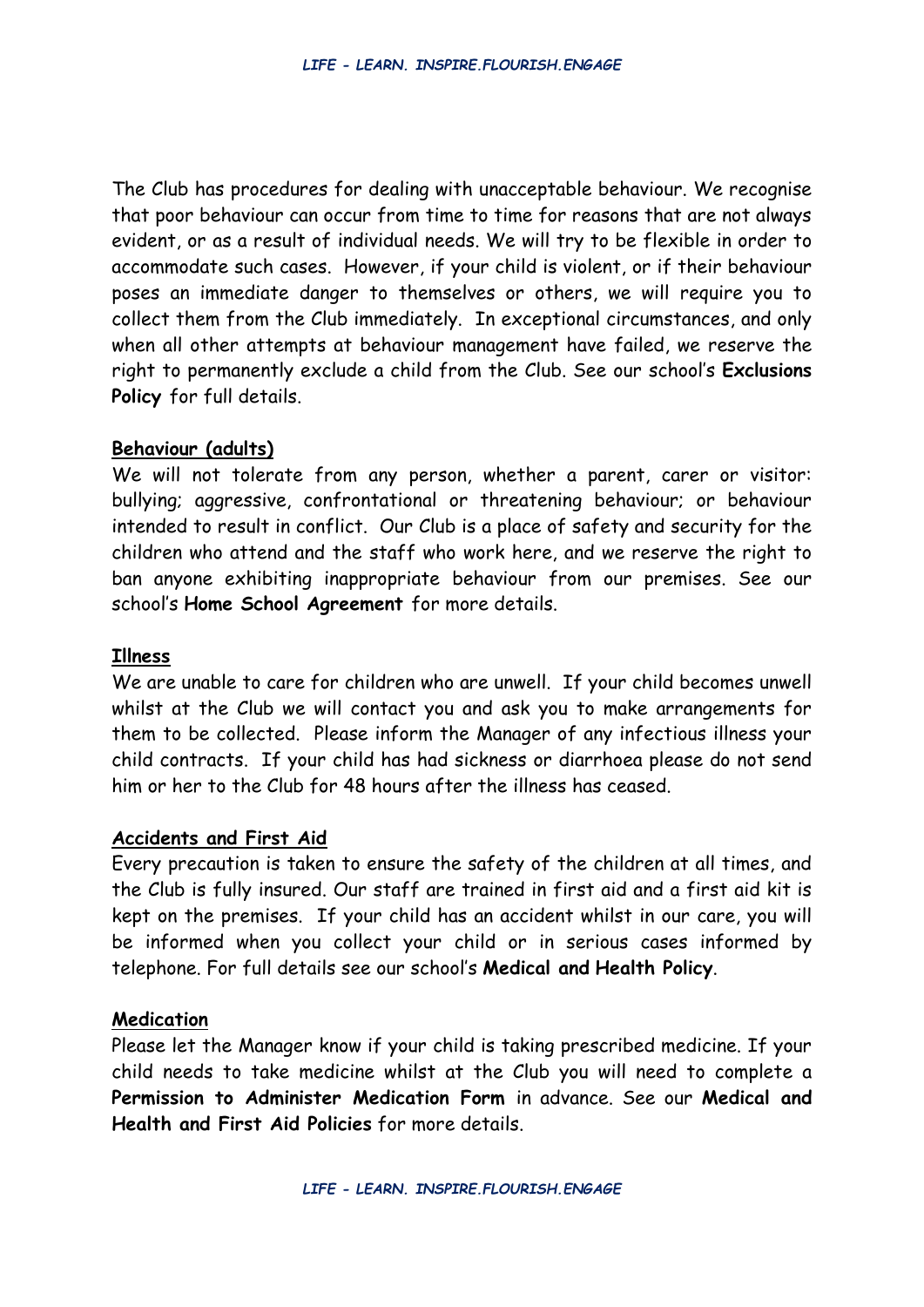#### **Complaints Procedure**

If you have any queries, comments or need to discuss any matters concerning your child, please feel free to speak to one of Brads Managers Julie Midgley or Katy Whitley. Verbal feedback and comments will be brought to the next staff meeting for discussion and action.

All written complaints will be acknowledged within 5 school days of receipt and a full written response will be given within 20 school days.

A full copy of our school's **Complaints Procedure Policy** is available on request.

#### **PLEDGE TO PARENTS**

We value our relationship with parents/carers and are committed to working in partnership with you to provide top quality Before and After School Provision at Brads. We will:

- Provide a safe and stimulating learning environment
- Model and promote good relationships, positive self-esteem and a sense of responsibility
- To be mutually courteous and respectful in all forms of communication.
- Have high expectations of everyone in school
- Provide opportunities for parents/ carers to discuss their children and share any concerns
- Support and celebrate children's individuality
- Work in partnership with parents / carers to support the child
- Keep you informed of opening times, fees and charges, programmes of activities, menus, and procedures.
- Be consistent and reliable to enable you to plan with confidence and peace of mind.
- Share and discuss your child's achievements, experiences, progress, and friendships.
- Be available to discuss decisions about running the club.
- Ask your permission for outings and special events.
- Listen to your views and concerns to ensure that we continue to meet your needs.